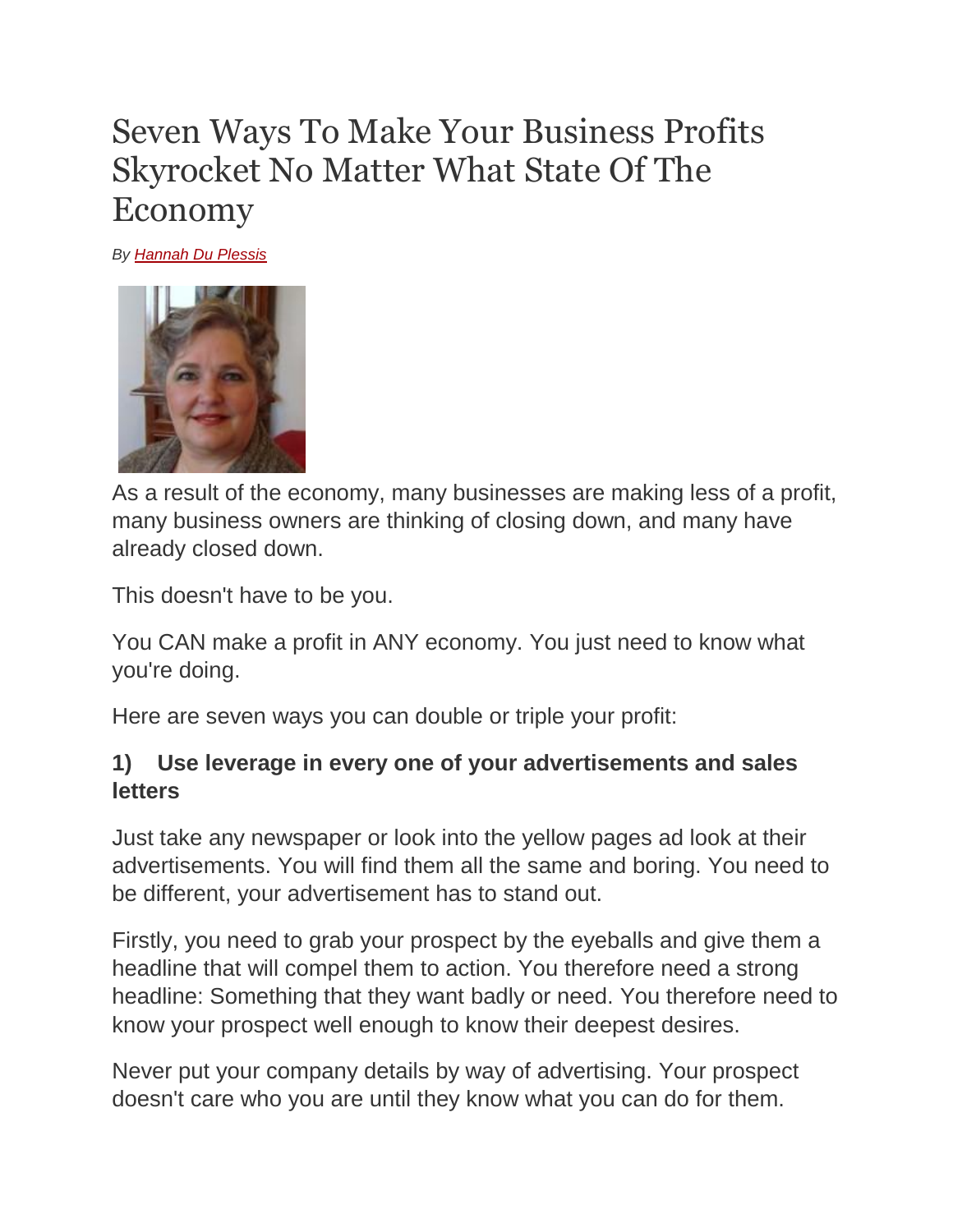Work hard on your headline. Write quite a few so that you have a good choice. Then test your ad first to see its response rate. Keep testing until you have a good ROI. And get this: It is not important what your advertisement looks like; it is important to get results. If your ad is beautiful but don't give you results, you have just wasted your money.

### **2) Measure everything**

You need to know your results and percentages. Write 15 different ads for the same product or service and test them all. There will be one that is a clear winner in the results it gives you. A client whom I wrote advertisements for was surprised when one advertisement gave an 18% more response rate than the others. The wording was just slightly different. He usually invested on average \$15,000 a year in advertising costs. Do you think he was happy when we fine-tuned his ad to give him three times more responses than he usually got?

## **3) Use the power of Word Of Mouth Marketing**

Word of mouth marketing is a powerful free way to get customers to you. Did you know that you can capitalise on that? You can set up a referral system that brings in three times the amount of customers through word of mouth than you had previously.

The system works better than advertising because everyone prefers doing business with someone they know or someone who has been highly recommended by a friend. Customers obtained this way are also more loyal.

You can give a free product as a reward. It doesn't have to cost much. In fact, it will cost less than advertising, and give better and more lasting results.

#### **4) Network through creating trust in an instant**

Through your networking you can create joint ventures with other businesses who share the same type of client than you. For example if you are a nutritionist you can ask gymnasiums, health practitioners,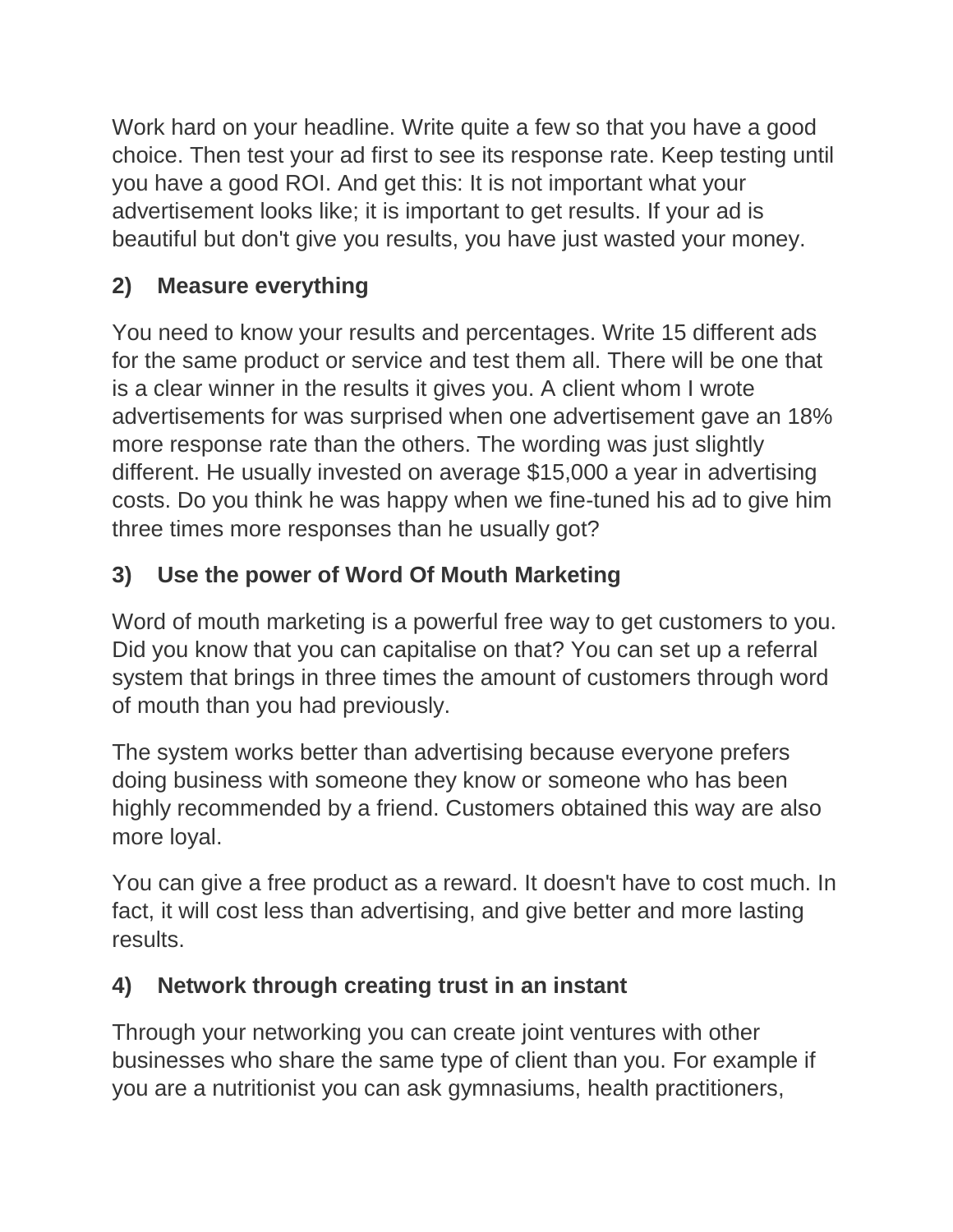health food stores and organic stores to write a letter to their customers referring business to you. Such a letter will create at least five times more enquiries than an advertisement because it is based on trust.

Make sure you reward the business owner who referred you by reciprocating a referral to your client base or giving a generous gift.

#### **5) Generously give free gifts**

Most people shy away from giving free gifts because they think they will lose money that way. But consider this: If your customer buys from you regularly and gives you about \$700 - \$1000 per year in revenue, would it be too much to give a \$50 gift? If you consider what advertising costs, wouldn't you rather spend less on your customer and get a couple of referrals instead?

For a service business to give your service for free the first time makes sense because we are usually lazy to switch and fear the unknown. However if it is free we have nothing to lose. Will the customer come back to you if your service is excellent? You bet they would!

#### **6) Maximise the value of every single customer**

If you look after your existing customers you will get more from them. Send them a thank you note, offer something else they may be interested in, or phone to ask if they were happy with their purchase and ask whether they need anything else? Excellent care like this will make you stand out.

Keep in regular contact with your customers. Invest in a good email service and send out newsletters. They will return if you remember them.

#### **7) Take the fear away from your first time customers**

Use guarantees when you advertise as most people fear what they don't know. They don't know your product or service. They don't know whether you will rip them off by sloppy service or a sub-standard product or by charging too much.